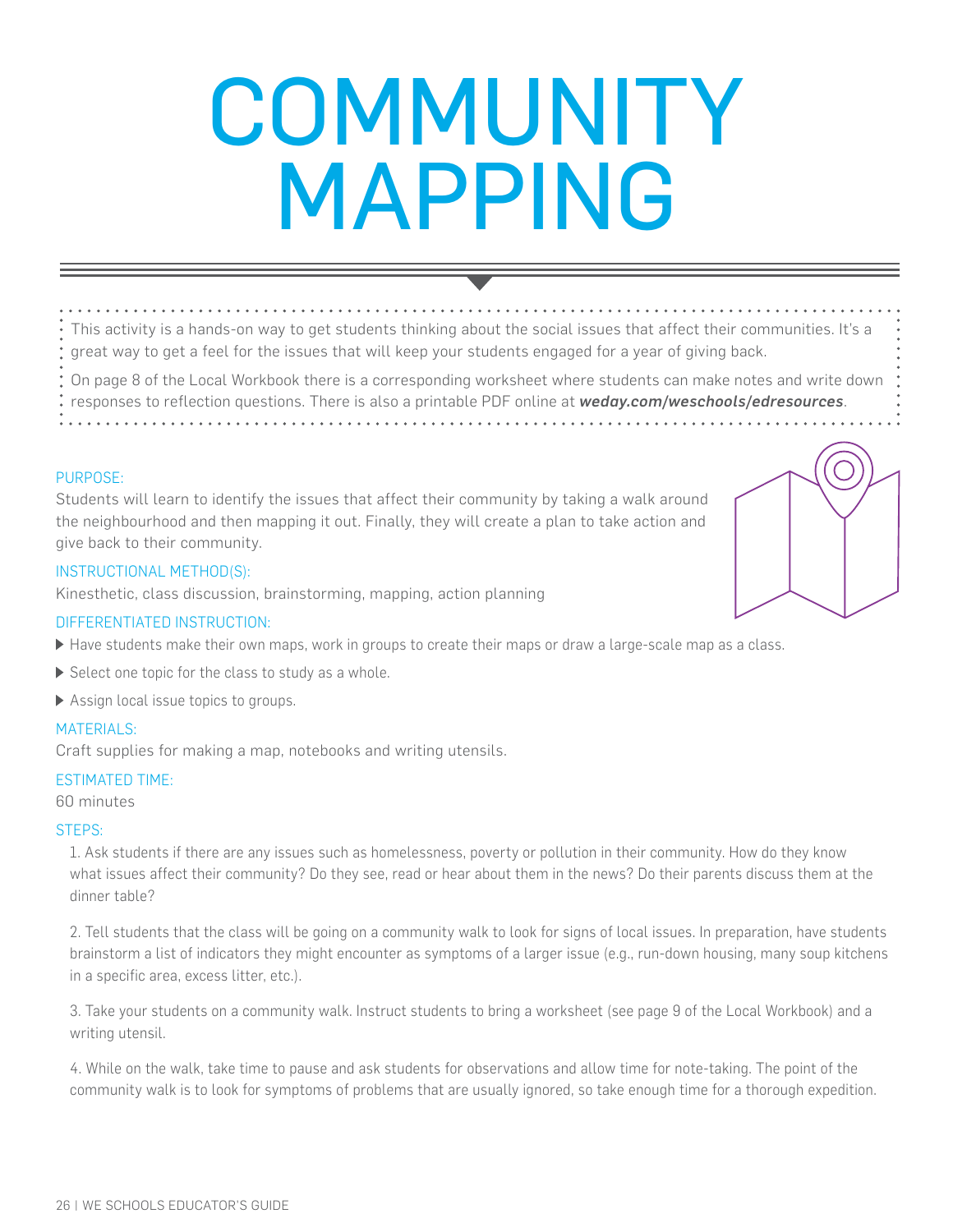### 5. Upon return, lead a class discussion. Ask students:

- a. What was your reaction to seeing the issue? Surprised? Angry? Confused?
- b. What issue(s) do you think this was a sign of?
- c. What community programs are in place to help with this issue?
- d. What more can we do?

6. To help students better understand what they observed on their walk, ask them to draw a community map. Explain that while most maps detail roads, transit routes, highways and waterways, the community map will instead tell the story of what life is like for people living and working in the community.

## 7. In their map, students should include:

a. Community assets—the places that add value to the community, such as libraries, government offices, community centres, religious buildings or schools, as well as public gardens, playgrounds or even a wall mural that brightens up the community.

b. Individual assets—skills and gifts held by community members (including the students themselves) such as public speaking, musical talents, drawing skills or event organization.

8. Once students have completed their community maps, have them present them to the class. After all students have presented their maps, highlight the similarities and differences of the maps that show the many obvious and hidden parts of a community. Post the maps in the classroom or in a prominent hallway in the school to share with the school community, but keep them accessible for future reference.

9. Hold a class brainstorm session to compile a list of issues that affect the local community, both visible and invisible, that were depicted in the various community maps, in addition to examples from local media and other sources. Write the suggestions on the front board. Spend time creating a comprehensive list.

10. Tell students they will now select topics from this list for their local actions.

11. Students may vote on the local issue they feel most passionate about. Select one topic that will allow the class to work together and concentrate their efforts towards creating a larger impact. If there is more than one topic students want to choose, allow them to form groups. It is important that students are passionate about the issue so they feel invested in the outcomes.

12. Now that students have selected their local issue, refer back to the community maps. Ask students to analyze their maps to find the community assets that match the issue they selected. For example, if the issue was local hunger, students should identify the local food banks or soup kitchens and the people that may already be making a difference.

13. Once students have identified an issue and the community assets related to the issue, have them form an action plan. For example, if the class is interested in improving the environment, organize a litter clean-up day in a local park.

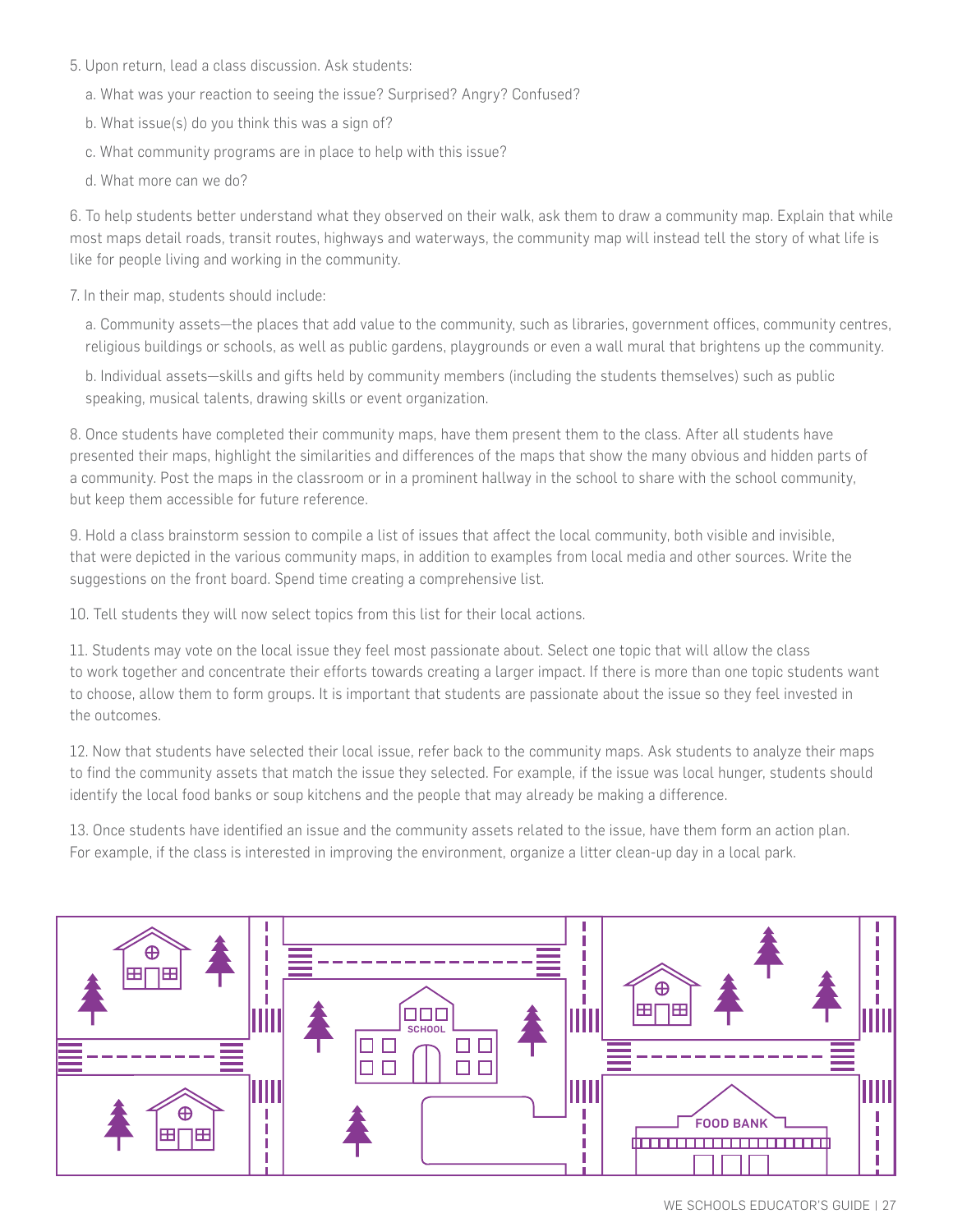# COMMUNITY MAPPING

Okay, time to lace up your boots and go exploring. We've all walked around our own neighbourhoods before, but we usually forget to take a close look and think about what our surroundings are telling us about the issues facing members of our community.

Your teacher has an activity lesson plan on page 26 of the Educator's Guide for leading a walk through the neighbourhood. Use the first column of the table on the next page to take down notes about the things you notice that might be a sign of a problem in the community. Fill in the remaining columns as you reflect throughout the walk and return to the classroom for discussion.